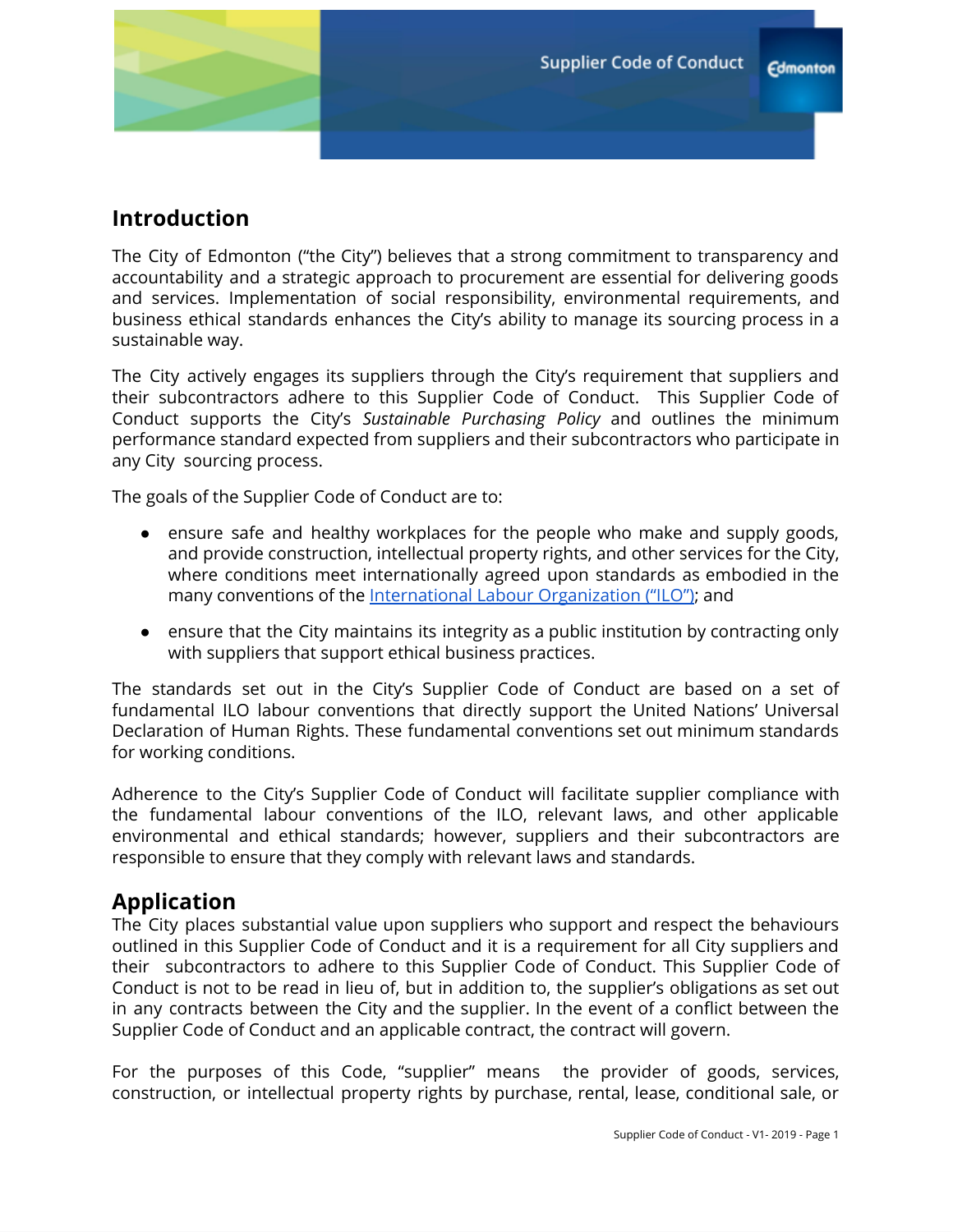

any other means. "Laws" includes all statutes, laws, bylaws, regulations, codes, ordinances, orders and requirements of governmental or other public authorities having jurisdiction, and all amendments and successors thereto.

# **1. Compliance Requirements**

The provisions of this Supplier Code of Conduct set forth the City's expectations for all suppliers and their subcontractors with whom the City does business.

Suppliers shall comply with all provisions of the Supplier Code of Conduct and with relevant laws and regulations in the jurisdiction(s) where the Supplier operates with respect to manufacturing of goods, development and protection of intellectual property rights, delivery of services and construction, and ethical business practices. This includes, but is not limited to those laws relating to working conditions, human rights, health and safety, and the environment. Where applicable laws and this Supplier Code of Conduct address the same issue, the standard that is most stringent will apply.

The purpose of compliance with this Supplier Code of Conduct is to ensure that all suppliers and their subcontractors, regardless of their place of operation, adhere to a consistent set of minimum performance standards related to social responsibility, environmental standards, ethics, human rights and fair workplace practices.

# **2. Performance Standards**

The following performance standards represent the minimum standards for suppliers and their subcontractors. These standards are organized into four categories:

- A. Social Responsibility pertaining to working conditions in both supplier and subcontractor facilities;
- B. Environmental Standards pertaining to environmental impacts related to operational practices of both suppliers and subcontractors;
- C. Business Ethical Standards pertaining to ethical business practices by the supplier and its directors, officers and employees; and
- D. Management Standards pertaining to management of company wide operations by suppliers.

The City aspires to work with suppliers that provide consistent and continuous focus on protecting the health, safety and welfare of workers, minimize their operational impact on the environment, and have adopted and encourage ethical business practices. There is an expectation of continual improvement with respect to social responsibility, environmental standards, ethics and fair workplace practices by suppliers and subcontractors, including their directors, officers, and employees.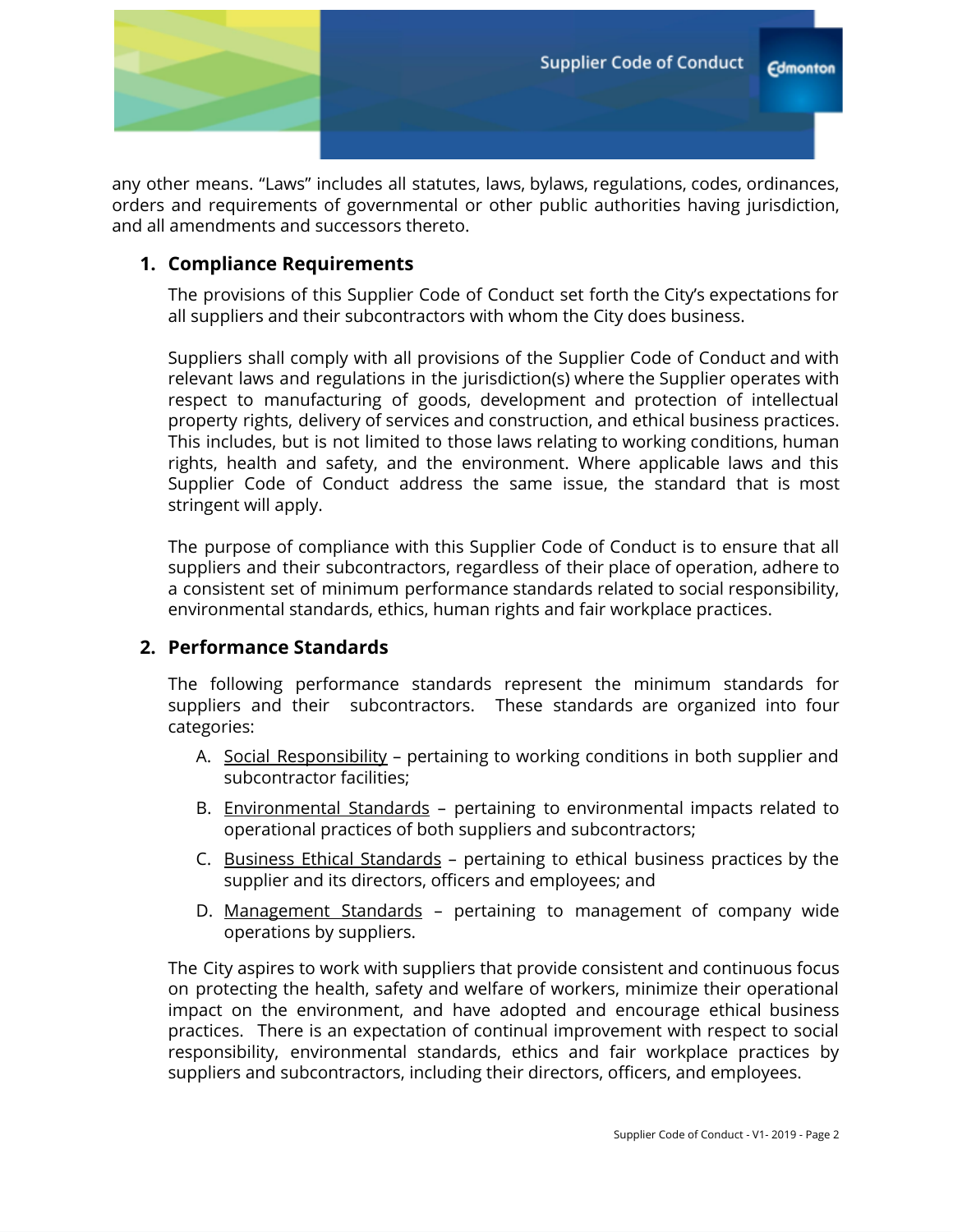# **A. Social Responsibility**

### **Forced Labour**

The supplier and its subcontractors must employ workers who choose to be employed by the supplier. The supplier and its subcontractors must not use any forced, bonded or indentured labour or involuntary prison labour. All work shall be voluntary, and workers must be free to leave upon reasonable notice.

### **Child Labour**

The supplier and its subcontractors must commit to a zero-tolerance policy toward the use of child labour in any stage of manufacturing. The term "child" refers to any person under the age of 15 (or 14 where the law of the country of manufacture allows). Workers under the age of 18 must not perform work that is likely to jeopardize the workers' physical or mental health and/or safety. The use of legitimate workplace apprenticeship programs, which comply with all laws and regulations, is permitted.

### **Equality and Non-discrimination**

The supplier and its subcontractors must promote cooperation, accountability, and acceptance of diversity among its employees. Neither the supplier nor its directors, officers, or employees engage in discrimination based on race, religious beliefs, colour, gender, gender identity, gender expression, physical or mental disability, ancestry, marital status, family status, source of income, age, place of origin, and sexual orientation in hiring and employment practices such as promotions, rewards, and access to training. In addition, workers or potential workers should not be subjected to medical tests that could be unlawfully used in a discriminatory way.

#### **Employee Treatment, Harassment and Abuse**

The supplier and its subcontractors must ensure its employees are treated with respect and dignity and that disciplinary policies and procedures are clearly defined and communicated to employees before application. The supplier and its subcontractors must ensure that its employees are not subject to inappropriate treatment, including any personal or sexual harassment, nor to the threat of any such treatment.

#### **Health and Safety**

The supplier and its subcontractors must comply with all laws relating to occupational health and safety in all applicable jurisdictions. Without limiting the foregoing, the supplier and its subcontractors must also ensure that all workers are provided with a healthy and safe work environment. The supplier and its subcontractors must ensure that conditions in all work and employer-provided residential facilities are safe, clean, and consistent with all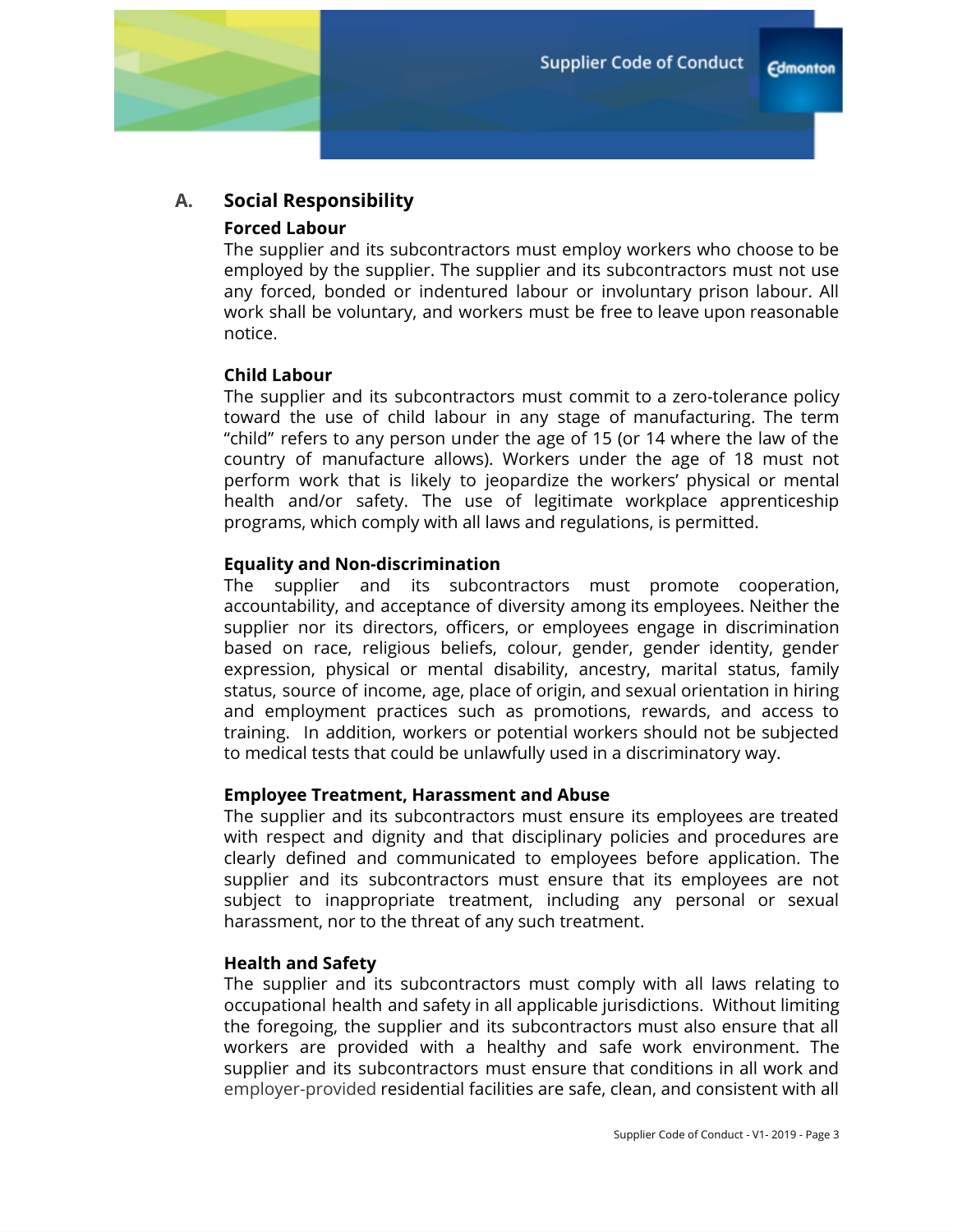applicable laws and regulations regarding occupational health and safety. The supplier and its subcontractors must adequately inform employees of the supplier's health and safety guidelines in terms of equipment, training, management, and work practices.

### **Freedom of Association and Collective Bargaining**

The supplier and its subcontractors must work directly with employees to find solutions to any outstanding legal and employment issues while at all times respecting worker rights to obtain representation, join labour unions, and bargain collectively. Workers must be able to communicate openly with management regarding working conditions without fear of reprisal, intimidation or harassment.

### **Wages and Benefits**

The supplier and its subcontractors must comply, as a minimum, with all applicable local laws and regulations, including but not limited to those relating to minimum wage and compensation.

The supplier and its subcontractors must:

- Meet legislated minimum wage rates and comply with all employment standards and related laws in the jurisdiction(s) of production with respect to compensation, including wages and benefits for goods and services produced in Canada;
- Meet national or international standards, whichever is higher, for wages and benefits within the country of production, irrespective of special status granted to a company, worksite, or geographic area that permits the organization to compromise applicable standards for goods and services produced outside of Canada; and
- Compensate employees for overtime hours at such premium rate as is legally required in the jurisdiction(s) of production. In those countries where such laws do not exist, compensation must be made at a rate at least equal to the employees' regular hourly compensation rate.

## **Living Wage Requirement**

In addition to the above Wage and Benefit requirements, for any service contracts performing operational duties on City worksites and work spaces, the supplier will pay its employees who are working on City contracts at minimum the living wage. For the purposes of this paragraph, the "living wage" standard is set in accordance with Edmonton City Council Policy [C612A](https://www.edmonton.ca/sites/default/files/public-files/assets/PoliciesDirectives/C612A.pdf) (also published annually by the Edmonton Social Planning Council (ESPC)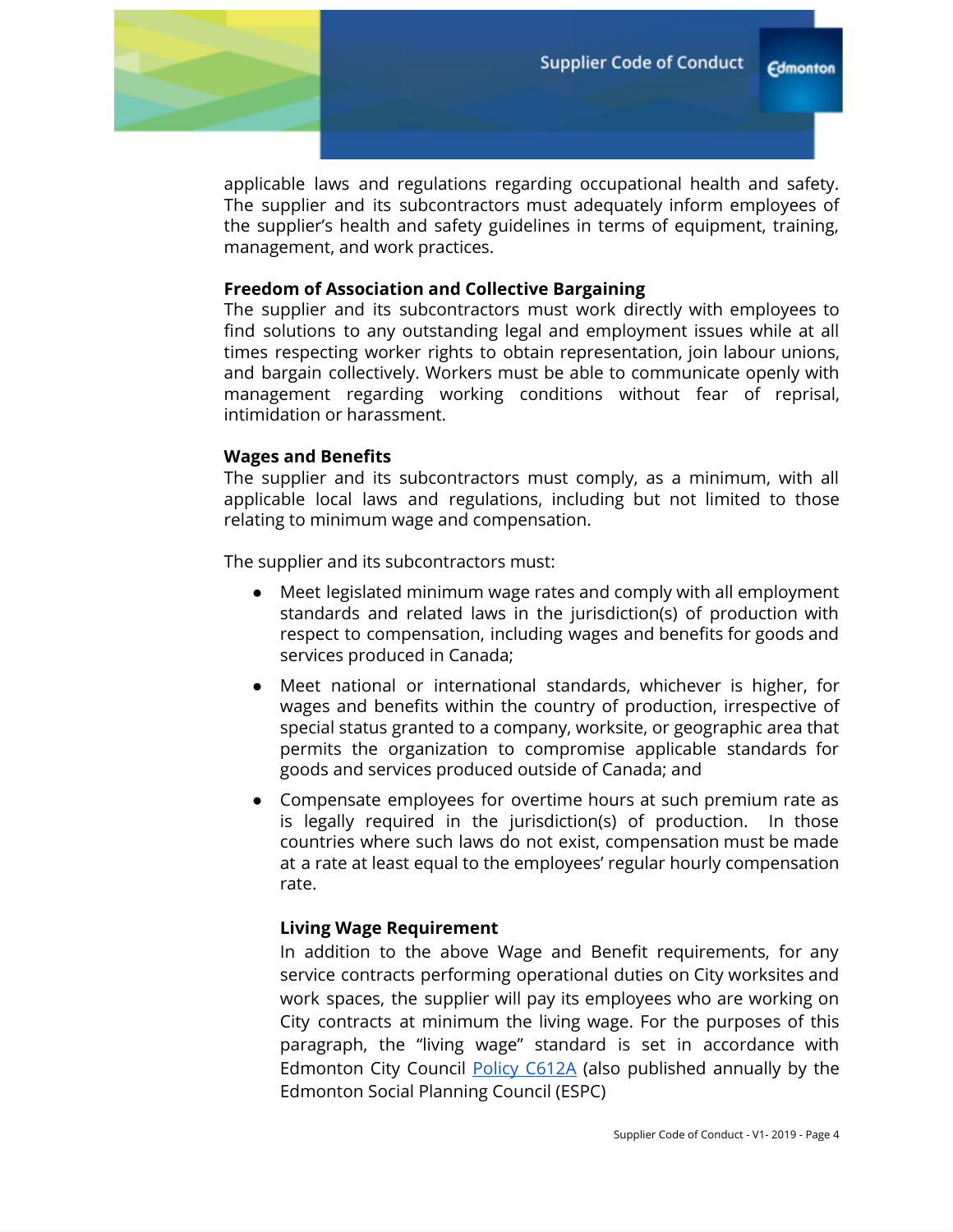

For goods and services produced in Canada, suppliers and its subcontractors will comply with all employment standards and related laws in the jurisdiction(s) of production and provision of services with respect to hours of work, overtime hours.

For goods and services produced outside of Canada, suppliers and its subcontractors will ensure that regular working hours do not exceed forty eight (48) hours per week; that the combination of regular hours and required overtime hours do not exceed sixty (60) hours per week except in emergency circumstances; that hours worked in excess of sixty (60) hours per week are on a voluntary basis; and, that workers are provided at least one day off during every seven (7) day period.

## **B. Environmental Requirements**

The City of Edmonton has a significant influence on the local and surrounding environment. Ensuring that environmental considerations are part of all City activities, including procurement, is essential. Suppliers to the City must strive to reduce or eliminate the negative environmental impacts of the goods and services they provide to the City.

The environmental performance of suppliers and its subcontractors is critical to the success of the City's own goals of preserving and sustaining the environment. As such the minimum environmental standards for suppliers and its subcontractors include:

- Compliance with the environmental laws, approvals or permits that relate to a supplier's product or service in all jurisdictions in which the supplier operates; and
- Identification, minimization and management of the environmental impacts of a supplier's activities and goods. Typical environmental impacts include, but are not limited to, solid waste, wastewater discharges, air emissions, hazardous (toxic) substances and restricted substances, and resource use.

# **C. Business Ethics Standards**

This section applies to suppliers and its subcontractors. The City of Edmonton, as a public body, must maintain the public's trust and confidence and thus it is imperative that the City contract only with suppliers that conduct business ethically and with integrity.

City employees, officers, and elected officials are also held to high standards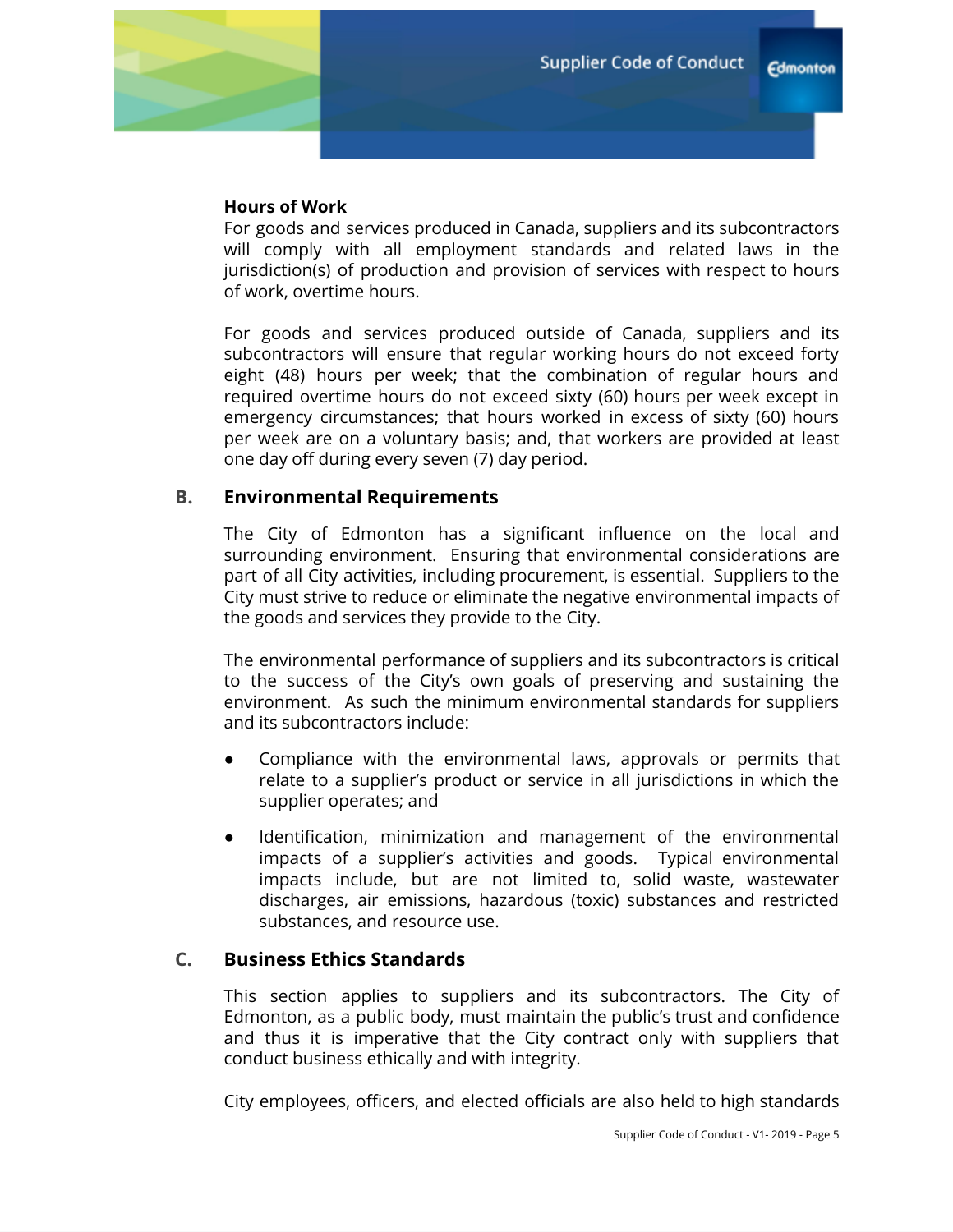of conduct and professionalism. As such, suppliers must not pressure or attempt to induce City employees, officers, or elected officials to breach those standards of conduct and professionalism.

Suppliers and its subcontractors must comply with high ethical standards in doing business, including but not limited to the following:

- Refrain from exerting pressure of any kind on or offering money or gifts to employees, officials or directors of any entity sourcing goods, services, intellectual property rights, or construction, whether through a competitive or non-competitive sourcing process, in order to gain an advantage of any kind over other participants or potential participants in the sourcing process;
- Comply with all applicable domestic and international laws;
- Abide by any standards, rules, and codes of conduct set out by any bodies which govern the supplier;
- Without limiting the foregoing, refrain from engaging in any reviewable conduct or offences under the Competition Act, RSC 1985, c. C-34;
- Refrain from knowingly providing inaccurate or misleading information in response to any kind of invitation to submit a bid or proposal;
- Refrain from intimidating or attempting to intimidate any other participants or potential participants in any competitive or non-competitive sourcing process;
- Refrain from engaging in questionable or unethical financial practices;
- Refrain from engaging in any deceptive marketing practices;
- Refrain from engaging or attempting to engage in any other corrupt or otherwise unethical business practices; and
- In addition, suppliers and its subcontractors must not permit their employees to work if they are are impaired or intoxicated whether from legal or illegal substances or otherwise not fit for work/duty.

# **D. Management System Requirements**

If the supplier or its subcontractors has adversely impacted the environment, failed to meet an environmental performance standard, or has breached the social or ethical standards outlined in the Supplier Code of Conduct or any other contractual requirement of the City, it is the responsibility of the supplier to satisfactorily implement corrective actions, and if necessary, make any changes to the processes and procedures that govern the activities of the supplier to help ensure the breach does not occur in the future. The supplier and its subcontractors should have a system in place to: